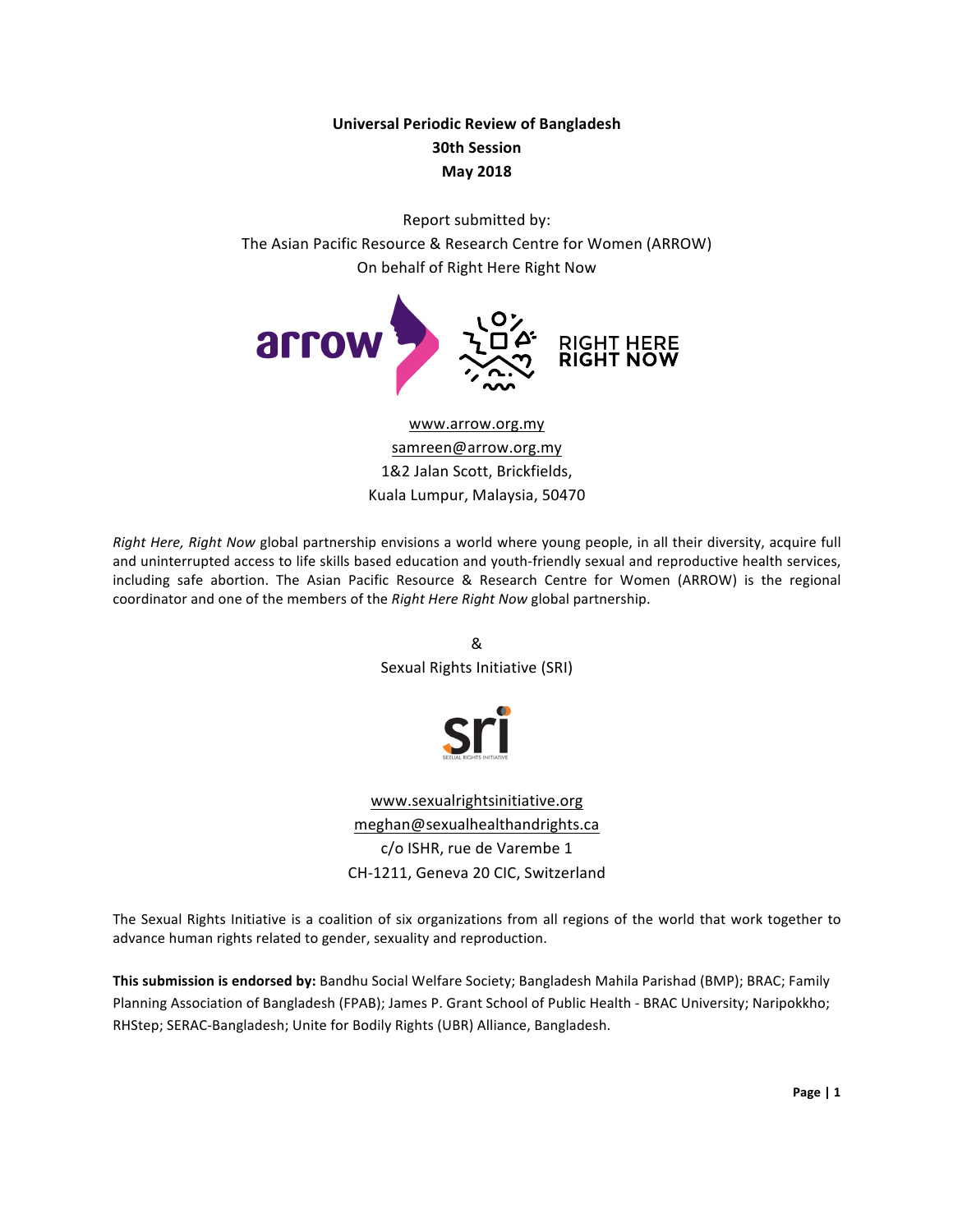Key Words: Young People's sexual and reproductive health and rights (SRHR); comprehensive sexuality education (CSE); unsafe abortion; child, early and forced marriage; health services for youth with diverse sexual orientations and gender identities; gender inequality; gender **based violence; youth friendly health services; maternal mortality** 

# **Executive Summary**

- 1. This submission, prepared ahead of the 3rd Cycle of the Universal Periodic Review (UPR) for Bangladesh, looks at the challenges faced by the adolescent and youth population in Bangladesh in relation to their sexual and reproductive health and rights (SRHR). It considers three key SRHR issues, in particular, that affect the country's young people- i) the absence of comprehensive sexuality education (CSE) in their schooling; ii) the lack of access to sexual and reproductive health (SRH) services including safe menstrual regulation (MR) that cater specifically to young people; and iii) the lack of inclusive national policies on SRHR for people with diverse sexual orientations and gender identities. It also provides recommendations to the state of Bangladesh with respect to these issues.
- 2. The existing CSE curriculum in the public Bangladeshi schools following the National Curriculum and Textbook Board (NCTB) is woefully inadequate, with the content generally presented in a manner that perpetuates gender stereotypes and stigma related to sexuality. It leaves adolescents with very little conceptual understanding of issues such as reproduction, sexuality, sexual behaviour, gender, and sexual and gender diversity. The implementation of this curriculum is also very limited; teacher training on CSE has not be effectively institutionalised and therefore teachers are often unable to approach teaching the module in an effective manner.
- 3. Public healthcare providers offering SRH information and services can hardly make up for this dearth of CSE as far as young people are concerned, since existing reproductive healthcare services do not cater to the SRH needs of unmarried adolescents due to stigmatisation and structural barriers<sup>i</sup>, and therefore, in the absence of proper access to SRH knowledge, information and services, they remain vulnerable to serious health risks. Adolescent fertility rate in Bangladesh is among the highest in the world<sup>ii</sup>, and those aged 15-19 years contribute up to one-fourth of the country's total fertility<sup>ii</sup>, a result of the practice of child marriage, which leads to early and unwanted pregnancies. The criminalisation of abortion in Bangladesh, the stigma around the use of contraception and the advent of the problematic *Child Marriage Restraint* Act 2017 make it increasingly challenging for young people, especially girls and young women, to make informed and healthy choices regarding SRHR.
- 4. The SRHR situation is even bleaker for people with diverse sexual orientations and gender identities. Bangladesh gave official recognition to "the third gender" in 2014<sup>iv</sup> but neglected to define this gender category, thereby effectively failing to protect the rights of all transgender populations and other gender-diverse groups. Section 377 of the Bangladesh Penal Code 1860 criminalises 'unnatural offences' which results in gender-diverse and sexually diverse communities, among others, being subjected to stigma, discrimination and violence, and creates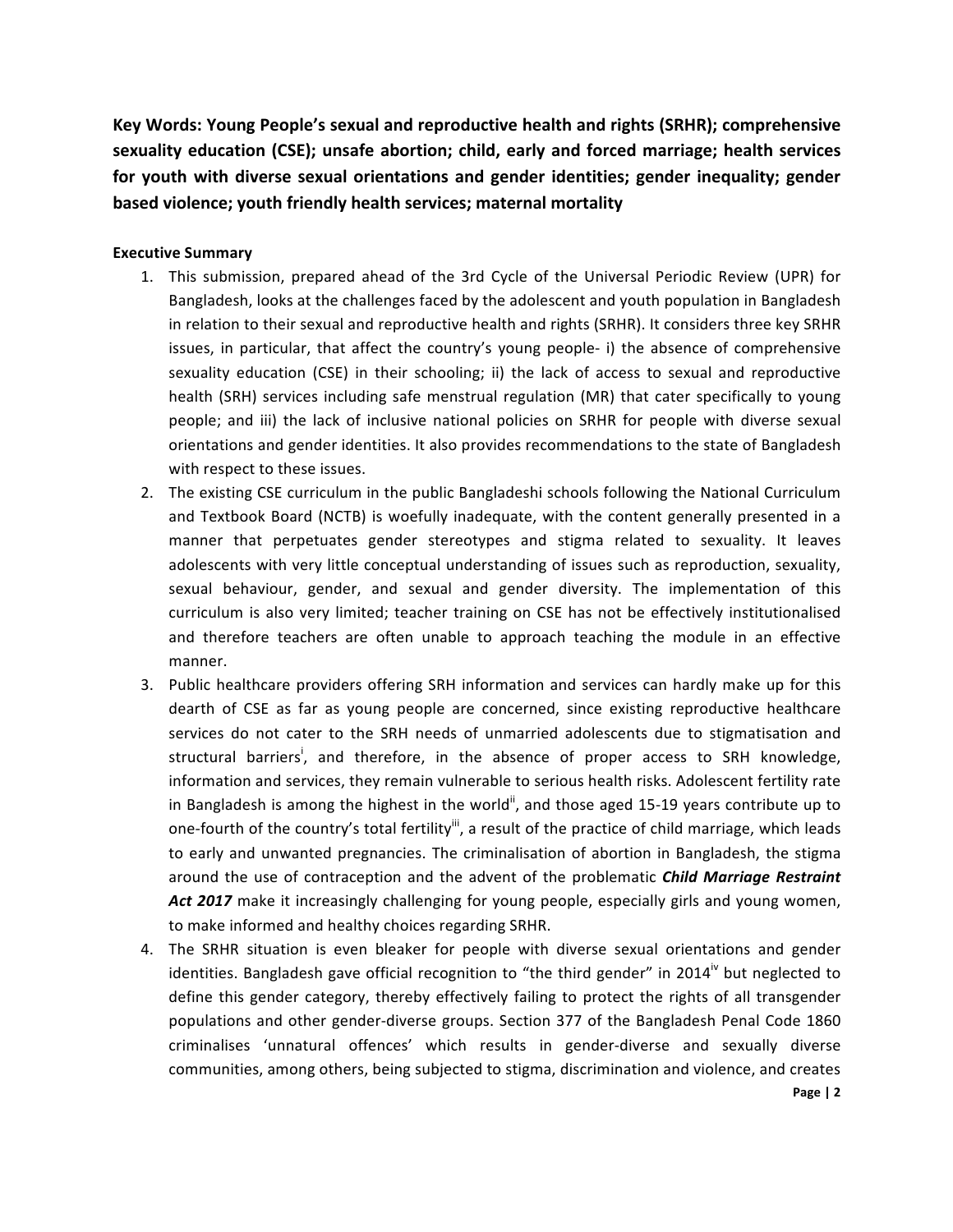significant barriers to their access to many fundamental services, including sexual and reproductive healthcare and legal redress. The criminalisation also potentially affects the security of human rights defenders and activists who work for the rights of these diverse communities. 

#### **General Context**

- 5. There are 29.5 million adolescents in Bangladesh, including 14.4 million girls and 15.1 million boys, together representing nearly one-fifth of the country's total population of 144 million.<sup> $V$ </sup> Adolescents often lack relevant SRH information and are thus unable to make healthy choices, including about how to negotiate sexual relationships. About 85% of girls in rural areas are married by the age of 16. $v<sup>i</sup>$  While the overall contraceptive use rate is 52%, it is only 42% among adolescents aged 15-19.<sup>vii</sup> According to the latest Bangladesh Demographic Health Survey (BDHS), adolescents aged 15-19 contribute up to one-fourth of total fertility rate.<sup>viii</sup> Information and awareness about HIV is also severely lacking among adolescents and young people in Bangladesh, especially young women.<sup>ix</sup>
- 6. Conservative attitudes and traditions, combined with social stigma, affect the SRHR of adolescents, especially girls. Adolescents and youth lack adequate information about sexual and reproductive issues, and lack access to quality youth friendly SRH services. While there are multiple initiatives undertaken by both public and private entities to provide SRH services, the majority of them cater to men and women of reproductive age (15-49 years).<sup>x</sup> There are very few interventions in place that specially cater to adolescents' SRH needs.<sup>xi</sup> In addition, the coverage of SRH service providers remain limited in areas such as urban slums despite the fact that these areas have more dense adolescent population.<sup>xii</sup> There is also a critical gap in SRH services and information for unmarried youth and adolescents, especially girls.<sup>xiii</sup>
- 7. Persons with diverse sexual orientations and gender identities generally face discrimination, stigma, harassment and violence from family members, schoolmates, police, and at the workplace, healthcare facilities, and government offices. Xiv

#### **Lack of Comprehensive Sexuality Education**

8. The Adolescent Reproductive Health Strategy (2006) recommends the inclusion of comprehensive sexuality education in school curriculum, with special services for out-of-school and married adolescent girls.<sup>xv</sup> However, the implementation remains hindered by stigma and reluctance of teachers to discuss SRH issues. Bangladesh issued textbooks with a sexuality education curriculum for grade 6 and above in a culturally-sensitive and age-specific language in 2013.<sup>xvi</sup> The textbooks were revised by Bangladesh Madrasah Education Board in 2014 and new curriculum was issued in 2015. The curriculum covers a range of issues including puberty and menstruation, but the undertone of the content remains stigmatising and fails to address the SRH needs of adolescents and young people. For example, the chapter on menstruation and puberty has connotations of purity and perpetuates the concept of menstrual blood being dirty. It also prohibits premarital sexual intercourse and discourages open discussions about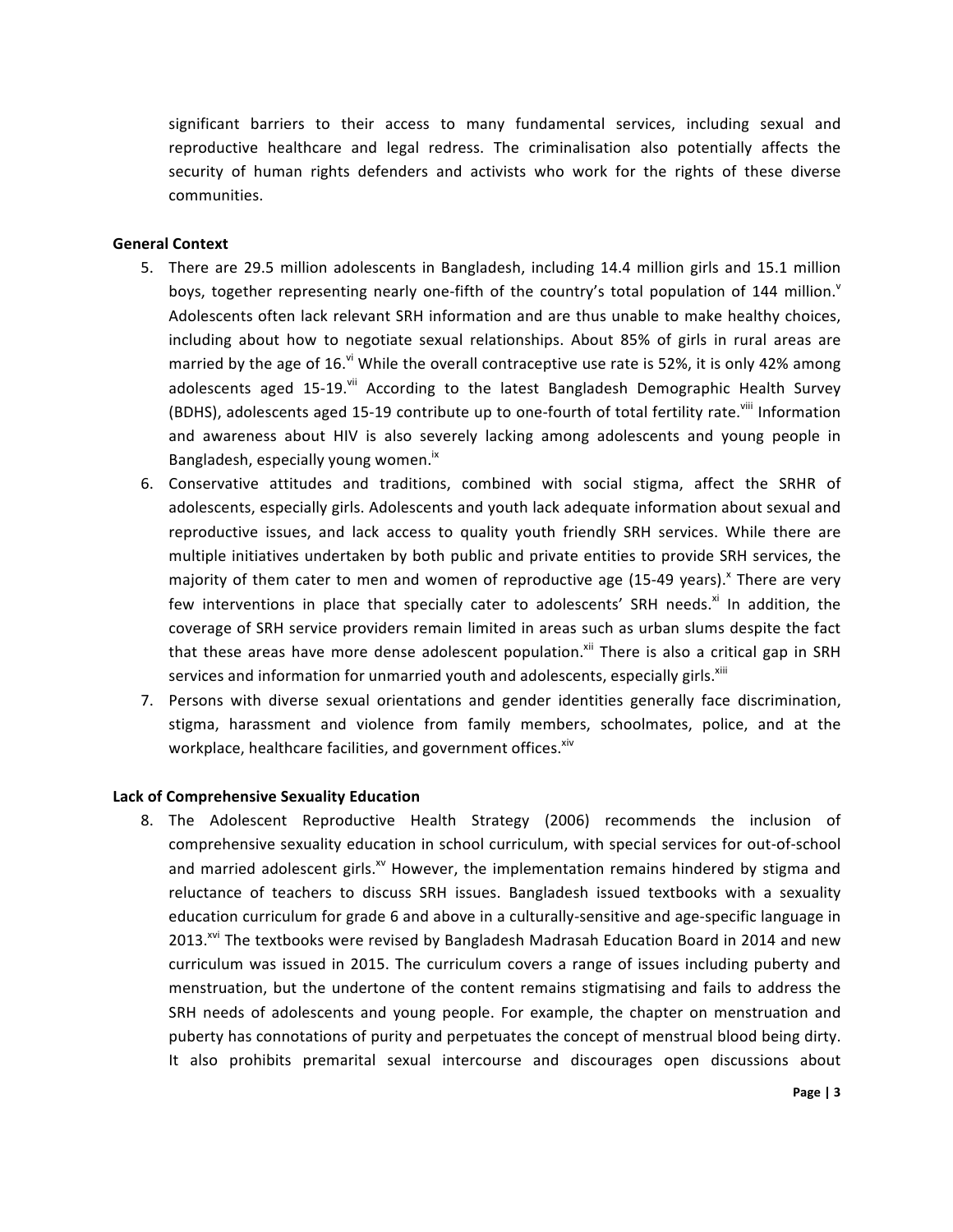HIV/AIDS.<sup>xvii</sup> Discussions around sexual harassment, for instance, do not address the root causes and instead promote the ideas that girls need to act and dress in way that does not attract unwanted attention from men and boys.<sup>xviii</sup>

9. Furthermore, the implementation of the existing CSE curriculum is limited by the delivery mechanism. The curriculum is implemented for grade 6 and above, and hence important opportunity is lost in terms of reaching out to adolescents before their ideas and perceptions around these issues are formed. The curriculum is also not uniform and consistent. For example, the curricula being taught in Madrassa is different from the curriculum of Bangla and English medium public schools. Teachers do not use a rights-based approach and often stigmatise issues around sexuality and reproductive health. The transfer of information is influenced by teacher judgements and perceptions. Xix The teachers' training system does not include CSE as part of their training material.

#### Lack of Access to Youth-Friendly Sexual and Reproductive Healthcare Services

- 10. Unmarried adolescents fall outside the existing sexual and reproductive health care services system, due to systemic barriers. A recent analysis of the effectiveness and gaps of existing adolescent SRH interventions and programs revealed SRH clinical service delivery remains primarily limited to married women and girls, as they are designed to provide antenatal checkups, delivery, and family planning services. Limited targeted clinical services are available to unmarried adolescents, which makes them vulnerable to health risks and discriminatory treatment. The Government has attempted to address these challenges by initiating Adolescent Friendly Health Centers (AFHC), however, the reach of these initiatives remain limited due to several factors including quality of the services and capacities of the staff at these facilities.<sup>xx</sup> Unmarried youth and adolescent also hesitate to access these services due to the issues of privacy, confidentiality, and significant stigma associated with unmarried adolescent seeking SRH services.<sup>xxi</sup>
- 11. In Bangladesh, abortion can only be legally performed if it is necessary to save the life of the pregnant woman. Under the Bangladesh Penal Code 1860, induced abortion is illegal unless the woman's life is in danger. However, menstrual regulation (MR)<sup>xxii</sup> is part of the family planning programme since 1970s. In spite of availability of legal and safe MR services, unsafe abortion is still prevalent in the country. An estimated 1,194,000 induced abortions were performed in Bangladesh in 2014<sup>xxiii</sup>, and it is highly likely that many of these were done in unsafe conditions or by untrained persons.<sup>xxiv</sup> Lack of awareness, trained staff and adequate equipment remain significant barriers in provision of MR services.<sup>xxv</sup> Many women are unaware of the existence of MR services. Those who know about the service, often do not go to the service providers because a third party authorisation by a guardian or spouse is required in practice as a function of social and cultural norms, even though it is not required in policy. Furthermore, it is almost impossible for young unmarried girls to access MR services due to stigmatisation.
- 12. According to the latest BDHS, adolescents aged 15-19 contribute up to one-fourth of total fertility.<sup>xxvi</sup> While use of modern contraception by women of reproductive age (15-49 years old)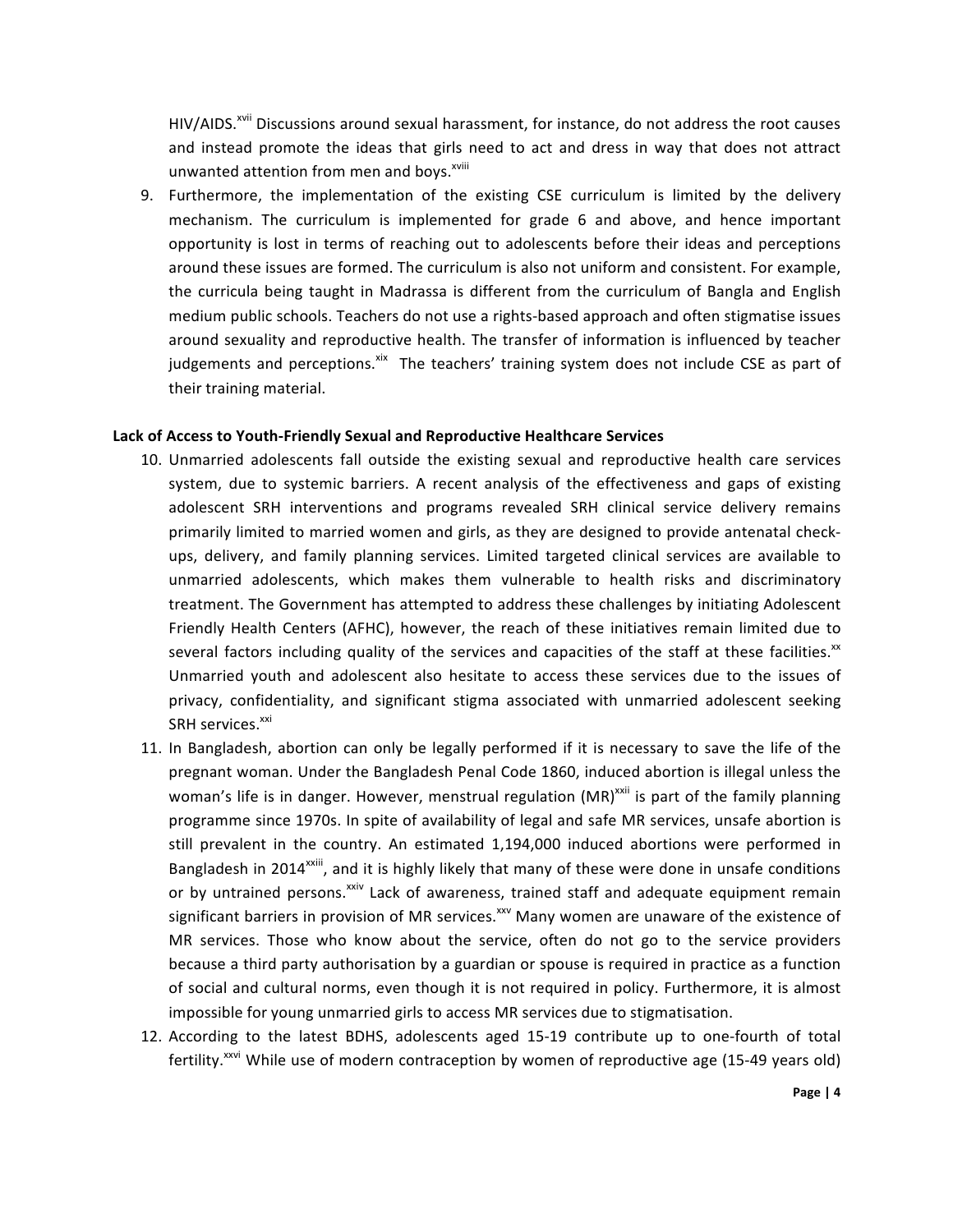is 52% overall, it is only 42% among 15-19 year old adolescents.<sup>xxvii</sup> Rates of contraceptive use are even lower among those who have not yet had children. In 2011,<sup>xxviii</sup> it was found that 20% of married adolescents without children were using contraception, compared to 42% among all adolescents. Adolescent girls begin their married lives without proper knowledge of contraception and with limited ability to exercise their reproductive rights, including decisions related to family planning, childbearing and maternal and child health services, and usually begin childbearing soon after marriage.<sup>xxix</sup>, xxx The burden of using contraception is always higher on women/girls and the promotion and awareness generation on contraceptive methods is more focused on women/girls than men. Further, unmarried young women and men face difficulty in accessing contraceptives as a result of social stigma.

13. The National Parliament of Bangladesh passed the Child Marriage Restraint Act 2017, which allows a boy or a girl to get married before reaching the statutory age limit (currently set at 18 years for women and 21 for men) under *special circumstances*.<sup>xxxi</sup> There is no minimum age for when these special considerations can apply, but there are grave concerns that the law could lead to rape victims or impregnated adolescent girls being married to their abusers/rapists to protect the honour of the unborn child,<sup>xxxii</sup>,xxxiii or the honour of the girl.<sup>xxxiv</sup> Furthermore, the harmful impact of early age marriage on the mental, physical and economic well-being of girls<sup>xxxv</sup> is being completely overlooked. Bangladesh has one of the highest early age marriage rates in the world, with 52% of the women being married by the time they are 18. $^{xxxi}$ 

#### Lack of Inclusive SRHR Policies for People with Diverse Sexual Orientations and Gender Identities

- 14. The government of Bangladesh gave legal recognition to the long-marginalised *Hijra* population by officially acknowledging the community as the 'Hijra sex' in 2014<sup>xxxvii</sup>, but did not provide a definition of transgendered persons. The absence of a legal definition has led to abuses in the implementation of the legal change regarding recognition of *Hijras*. <sup>*xxxviii* Since the recognition</sup> builds on the sole interpellation of the *Hijra* as a special group of 'disabled' people with genital defects, or missing or ambiguous genitals'<sup>xxxix</sup> (a misconception that is further evident in the draft Anti-discrimination law that is currently under consideration<sup>x1</sup>). As a result, transgendered candidates under the government employment programme were denied employment on account of *not* qualifying as *Hijra* when, after being subjected to humiliating medical examinations<sup>xli</sup>, it was found that they had male genitalia. Instead, they were accused of "impersonating" *Hijras*. In the absence of a rights-based procedure for the legal recognition of the *Hijra* community, and other transgendered persons, they remain vulnerable to violations of their human rights.<sup>xlii</sup>
- 15. Currently, there is no legal or social recognition of the rights of persons of diverse sexual orientations and gender identities in Bangladesh. While the Constitution guarantees the right to freedom from discrimination and equal access to services for every citizen<sup>xliii</sup>, there is no practical application of such fundamental principles when it comes to the rights of persons of diverse sexual orientations and gender identities. In the absence of legal and social recognition, their access to justice and ability to seek legal protection remains restricted.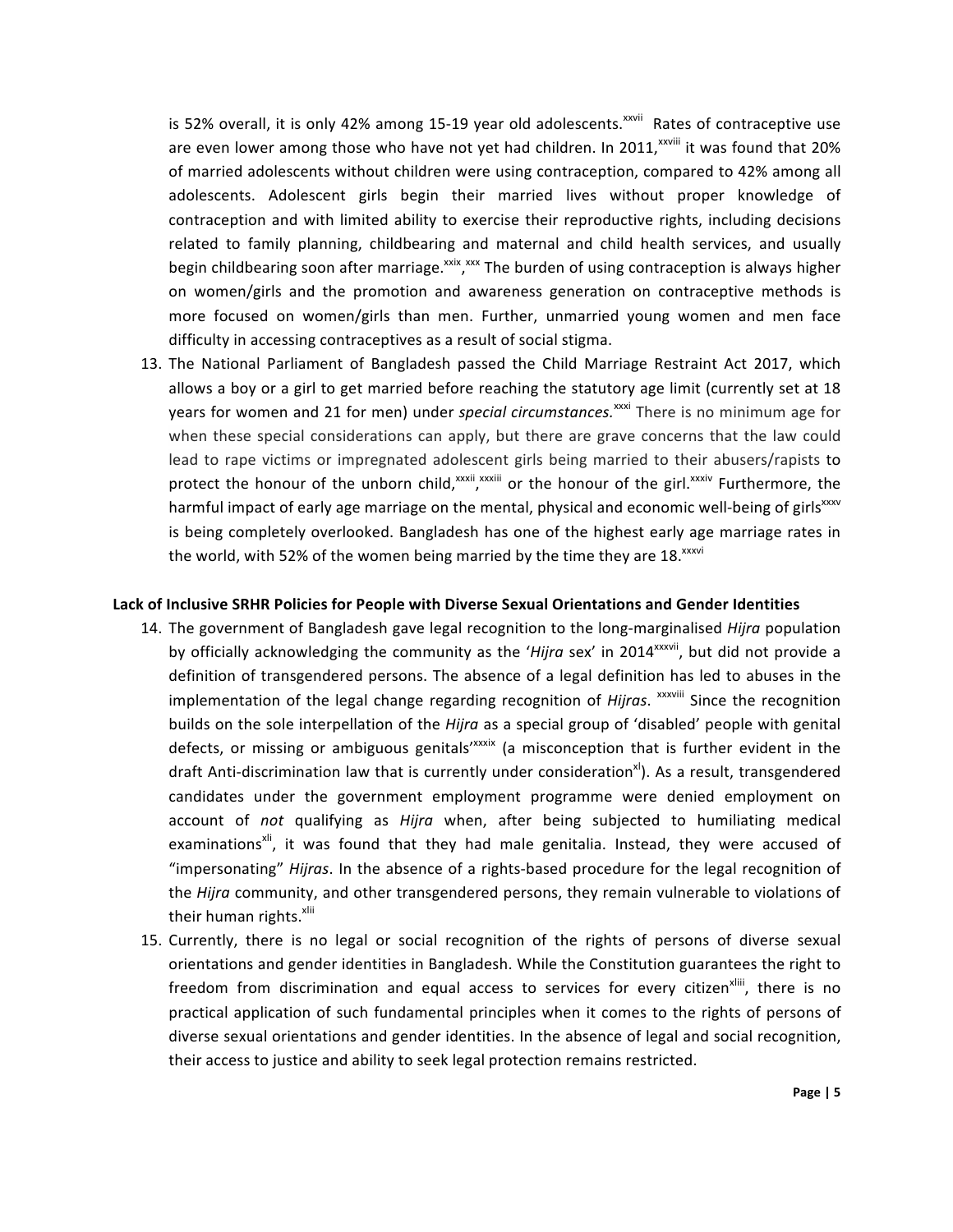- 16. The lack of inclusion and recognition of persons with diverse sexual orientations and gender identities in national laws and policies is a major barrier in their access to basic health services, including sexual and reproductive health care. For example, the HIV/AIDS Intervention Services, offered under the National AIDS/STD Programme (NASP) by the Ministry of Health and Welfare until 2011, which aimed to prevent HIV transmission and protect the rights of high risk groups and People Living with HIV, targeted only MSM (men who have sex with men), sex workers and the *Hijra* community<sup>xliv</sup>, effectively excluding all other gender diverse and sexually diverse groups of people - who are equally vulnerable - from the scope and support of the Programme.
- 17. Section 377 of the Penal Code criminalises all sexual interactions that do not result in reproduction and are considered 'against the order of nature'.<sup>xlv</sup> The criminalisation further perpetuates the social stigmatisation of persons with diverse sexual orientations and gender identities and makes them ever more vulnerable to discrimination, harassment and violence. Furthermore, recent killings of human rights defenders, who were working with persons of diverse sexual orientations and gender identities, have created a climate of fear.

## **Implementation of previous UPR recommendations in relation to SRHR of young people**

- 18. Young people's issues, especially their sexual and reproductive health needs, received very little attention during first and second cycles of Bangladesh's UPR.
- 19. During its first and second reviews, the Bangladesh Government accepted recommendations to work towards protection of human rights defenders (HRDs) (A/HRC/11/18, Cycle 1, Para 94, recommendation 28, Australia, Netherlands; A/HRC/24/12, Cycle 2, Para 129, recommendation 104, Norway), however, in the past year, reprisals against HRDs, including killings, have continued.
- 20. In relation to recommendations regarding Bangladesh's reservations on Articles 2 & 16 of the Convention on the Elimination of all forms of Discrimination Against Women (CEDAW) (A/HRC/11/18, Cycle 1, Para 94, recommendation 3, Slovenia, France, Norway; A/HRC/24/12, Cycle 2, Para 130, recommendations 8, 9, 14, Sweden, Germany, Finland, Austria, Denmark, Australia), the reservations remain<sup>xivi</sup>, which results in persisting inequality for women in families, affecting their sexual rights.
- 21. Bangladesh has categorically refused to repeal article 377 of the Penal Code (A/HRC/24/12, Cycle 2, Para 131, recommendation 2, Chile), stating that, "activities subject to the concerned Article are not a generally accepted norm in the country".

## **Recommendations for action**

## **Youth-friendly Health Services**

22. The Government should ensure that menstrual regulation (MR) policies are revised to explicitly mention that third party authorisation, including of a guardian or spouse, is not required for receiving menstrual regulation services. Government should implement programmes to increase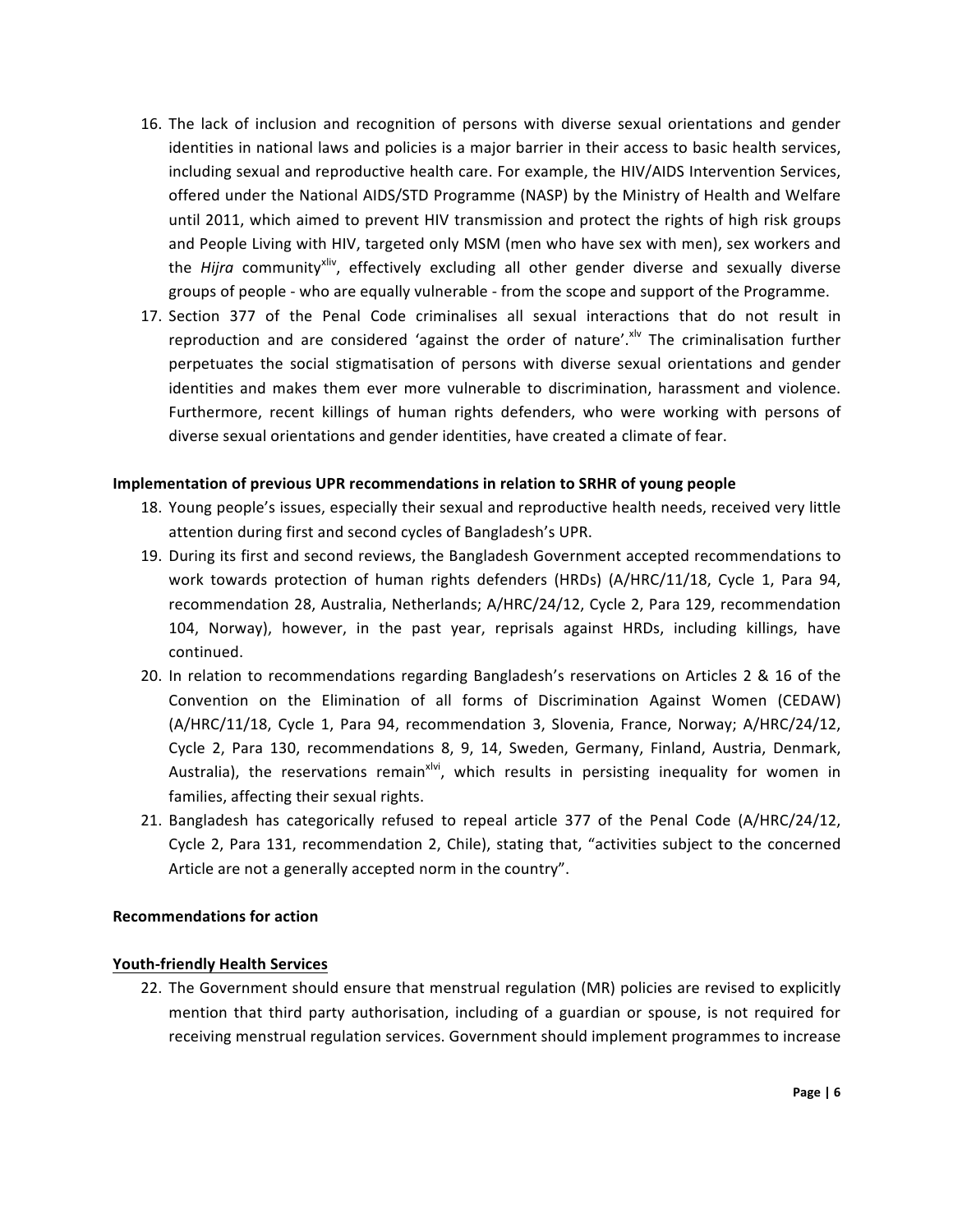awareness about MR among the community and services provides and increase the facilities with adequate equipment.

- 23. The National Adolescent Health Strategy needs to be revised and effectively implemented to ensure a range of SRH services, including contraceptives, which are of good quality and are affordable and accessible for both unmarried young men and women. The Government should also promote the use of contraceptives by men.
- 24. The Government should ensure that knowledge, information and counselling on contraceptive methods is universally accessible to young married and unmarried men and women, and that policies regarding contraceptive methods are being effectively implemented and monitored.
- 25. The National Adolescent Health Strategy needs to be revised in terms of providing access to SRH services regardless of gender identity or sexual orientation.
- 26. The Child Marriage Restraint Act 2017 is a huge step backwards and should be revised to remove exceptions and legal loopholes.
- 27. Expand the grounds on which abortion is permitted to include women's physical and mental health status, in case of rape and incest, and in cases of foetal impairment.
- 28. Laws regarding sexual violence need to be revised and promoted and there must be sufficient budgetary allocations for programmes and interventions.

## **Comprehensive Sexuality Education (CSE)**

- 29. Comprehensive sexuality education (CSE) should start from the primary level and it should be age appropriate to meet the needs of the adolescents. Evidence-based, scientific and nonjudgmental information needs to be incorporated into the National Curriculum and Textbook Board (NCTB) by the Ministry of Education.
- 30. The curriculum contents need to be synchronized irrespective of different systems including general education, Bangla medium schools, English medium schools, and religious schools, including Madrasas.
- 31. Home science and physical education content by NCTB should be rights-based rather than perpetuating gender stereotypes and stigmatisation. Furthermore, skills-building needs to be commenced that helps understanding of young girls' and boys' biological changes and making informed decisions and choices. NCTB should take measures to ensure content on sexual and reproductive health rights (SRHR), support service, sexual harassment, gender based violence (GBV), cyber-crime, child marriage, critical reasoning, and negotiation skill are included in the curricula.
- 32. The development of the curriculum by NCTB should be done through a consultative process engaging women, girls, young people, parents, teachers, and CSOs to ensure that the CSE curricula covers SRHR issues comprehensively and to ensure progressive content.
- 33. NCTB should engage SRHR academics and practitioners to sensitise and build capacities of CSE curricula developers.
- 34. Government should introduce programmes to ensure teachers and educators are sensitised and trained to effectively implement CSE in educational institutes.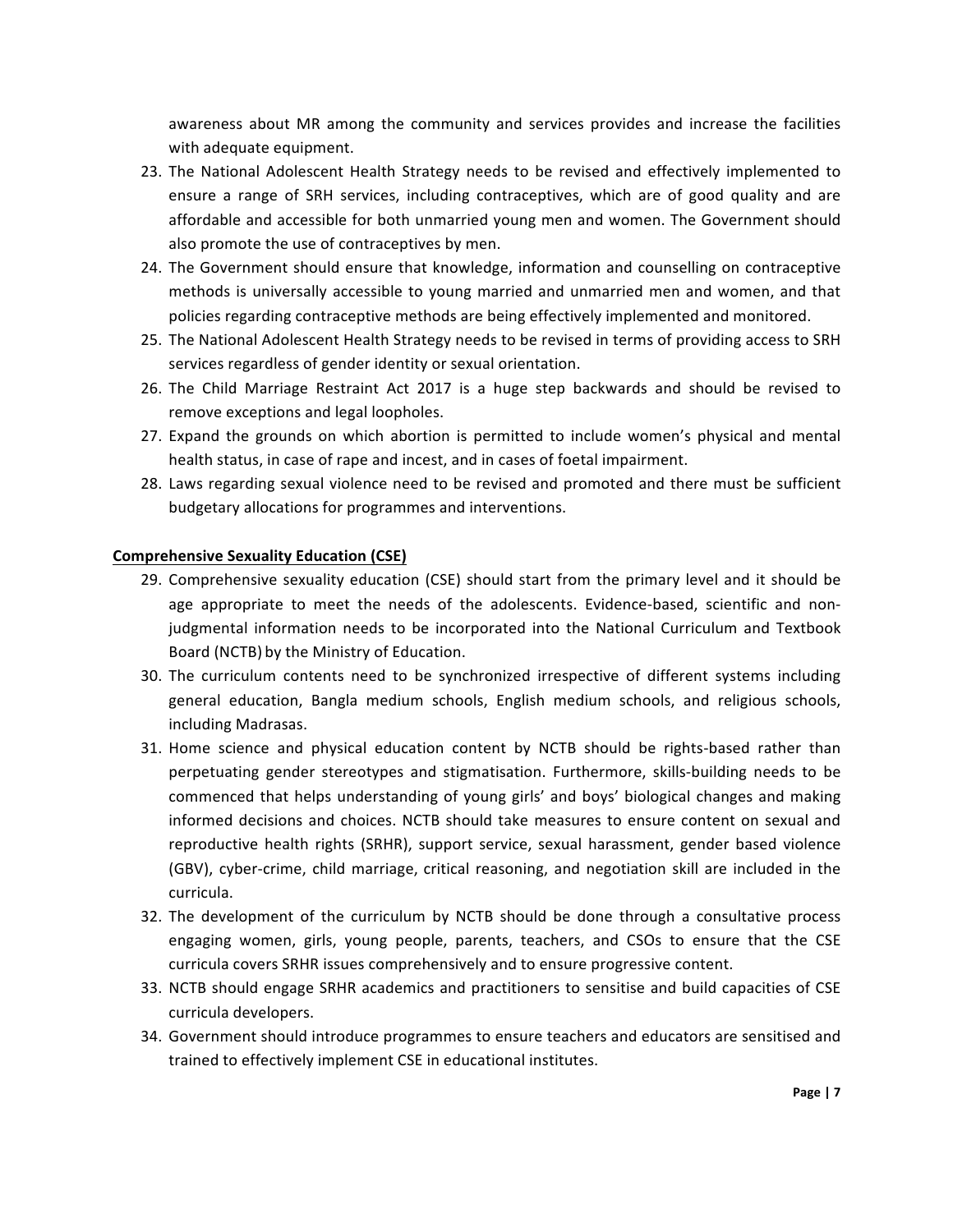35. Government should ensure provision of comprehensive SRHR information and life skills to outof-school youth, young married girls, sexually-and gender-diverse persons, and disabled young people.

## **Recognition for People with Diverse Sexual Orientation and Gender Identities**

- 36. Provide a clear, inclusive and dignified definition in the law of what constitutes the 'third gender' and also clarify the distinction between 'intersex' and 'transgender' and other gender identities, by enacting legislation that protects and promotes the fundamental rights of individuals with diverse gender identities, through consultations with the *Hijra* community, the transgender population, intersex persons, SRHR experts, human rights activists and NGOs, and by taking their recommendations into account.
- 37. Ensure that the procedures for third gender recognition allow individuals the freedom to identify themselves, and are not contingent on the fulfilment of medical check-ups and verifications.
- 38. We urge the government to reform Section 377 of the Penal Code 1860 to decriminalise nonnormative consensual sexual acts, to put an end to stigma, discrimination, harassment and violence against persons with diverse sexual orientations and gender identities.
- 39. Ensure SRH services for everyone, irrespective of their sexual orientation and/or gender identity, and widen the ambit of national health policies and the National AIDS/STD Programme (NASP) and other healthy policies and programmes to include all gender diverse and sexually diverse groups, to ensure their equitable access to sexual and reproductive health services.
- 40. Enhance the protection and security of human rights defenders and activists, irrespective of the groups or communities whose rights they seek to ensure and promote, by ensuring their access to legal support, and assistance from law enforcement agencies, in the event of any kind of threat or attack, and take into consideration the gravity of the threat to human rights defenders, activists, journalists and bloggers working for the rights of people with diverse sexual orientations and gender identities.

i http://evidenceproject.popcouncil.org/wp-content/uploads/2017/02/Bangladesh-ASRH-Report\_January-2017.pdf

Ibid. <sup>iii</sup> Ibid.

iv http://www.csbronline.org/wp-content/uploads/2016/08/ShaleAhmed\_HjraRights\_CSBR-ILGAAsia2015.pdf

v http://evidenceproject.popcouncil.org/wp-content/uploads/2017/02/Bangladesh-ASRH-Report\_January-2017.pdf

<sup>&</sup>lt;sup>i</sup>https://www.unfpa.org/sites/default/files/pub-pdf/MarryingTooYoung.pdf

http://evidenceproject.popcouncil.org/wp-content/uploads/2017/02/Bangladesh-ASRH-Report\_January-2017.pdf

viii Ibid

ix Ibid

x Ibid

xi Ibid

xii Ibid xiii Ibid

xiv https://www<u>.wewillspeakout.org/wp-content/uploads/2013/11/GBV-Study-report\_Final-FHI\_PNG-and-Bangladesh.pdf</u>

xv http://arrow.org.my/wp-content/uploads/2017/04/Bangladesh-Country-Profile-on-SRR.pdf

<sup>&</sup>lt;sup>xvi</sup> Sabina, Nazme. *Religious Extremism and Comprehensive Sexual and Reproductive Health and Rights in Secondary and Higher Secondary* Education in Bangladesh. National Report. Dhaka: Naripokkho and Asian-Pacific Resource and Research Centre for Women (ARROW). 2016. xvii Ibid